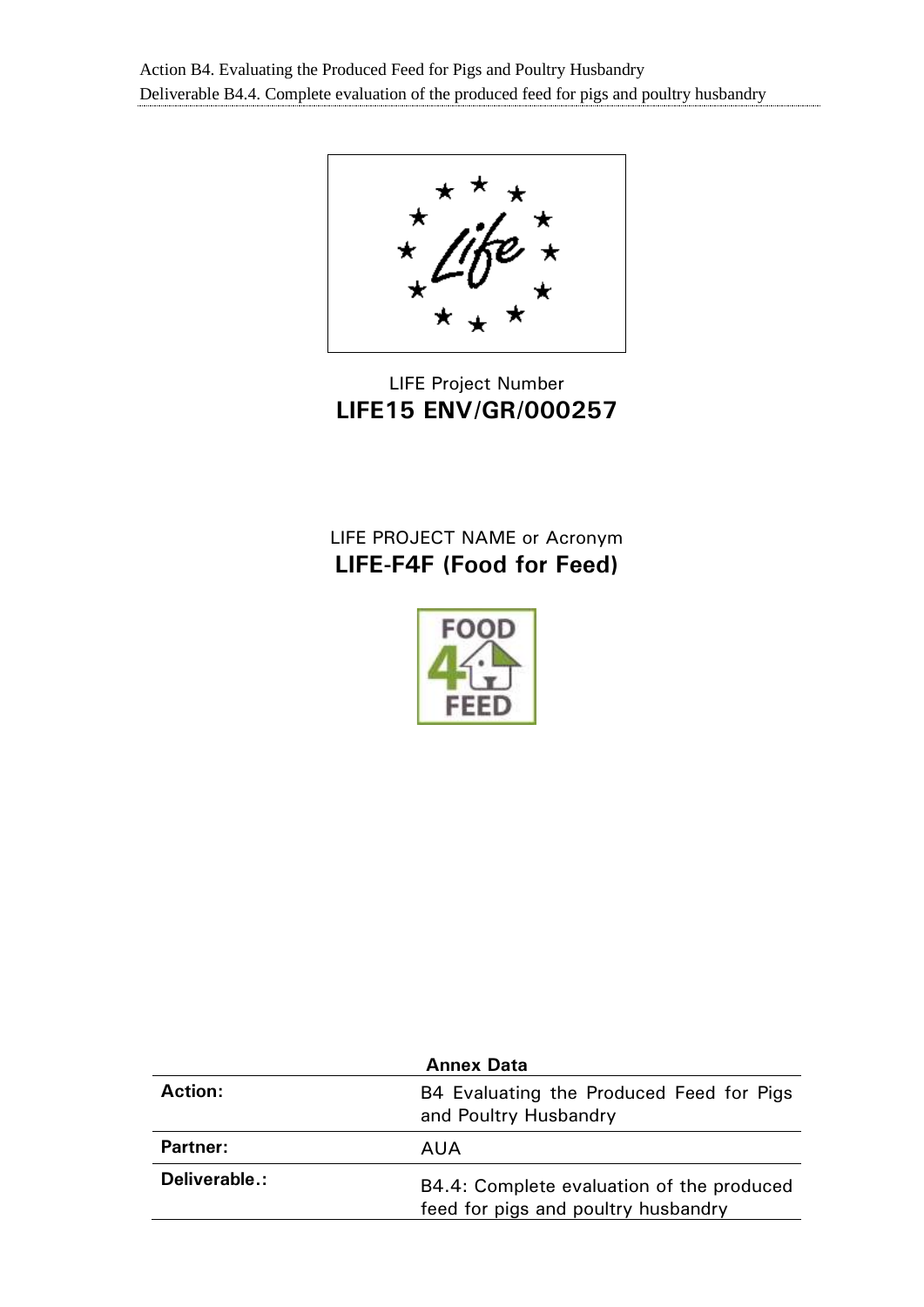### Table of contents

| 1. ACTION B.4.: EVALUATING THE PRODUCED FEED FOR PIGS AND POULTRY HUSBANDRY3 |
|------------------------------------------------------------------------------|
|                                                                              |